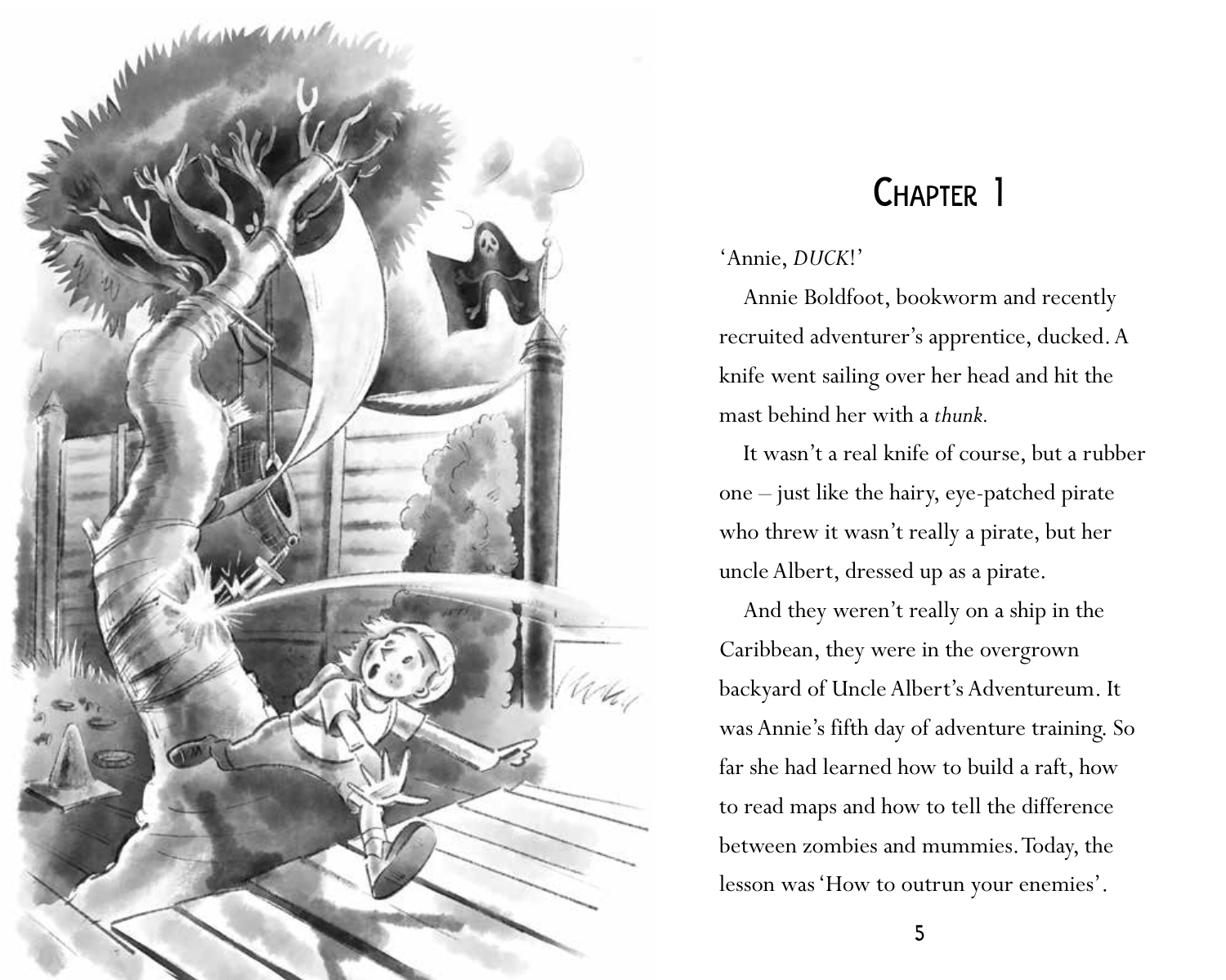'Very good,' Uncle Albert said, taking off his eyepatch. 'You're learning very quickly. Hmm, I wonder . . .' He pulled a crumpled letter out of his pocket.

'What is it?' Annie asked.

'A letter from an old friend of mine, Professoressa Lupo, who runs a museum in Rome, in Italy. She seems to have found a map to a lost treasure and needs some adventuring assistance. I thought it might be a good one for your first official adventure – but maybe you're not quite ready yet.'

'I'm ready!' said Annie. 'I can tie twentyfive different knots, and I can reverse the top ten most common curses, and I know the weaknesses of twelve mythical creatures. Please, can I go?'

Uncle Albert thought about it. 'Alright,' he said. 'You are quite new, but you have learned very quickly. And this is a very straightforward



adventure. The only tricky bit is that the treasure is buried in the catacombs, but it's nothing we can't handle. If we go tomorrow, we should be finished adventuring by the end of the week.'

'Hooray!' said Annie. 'My first official adventure! Wait, what's a catacomb?'